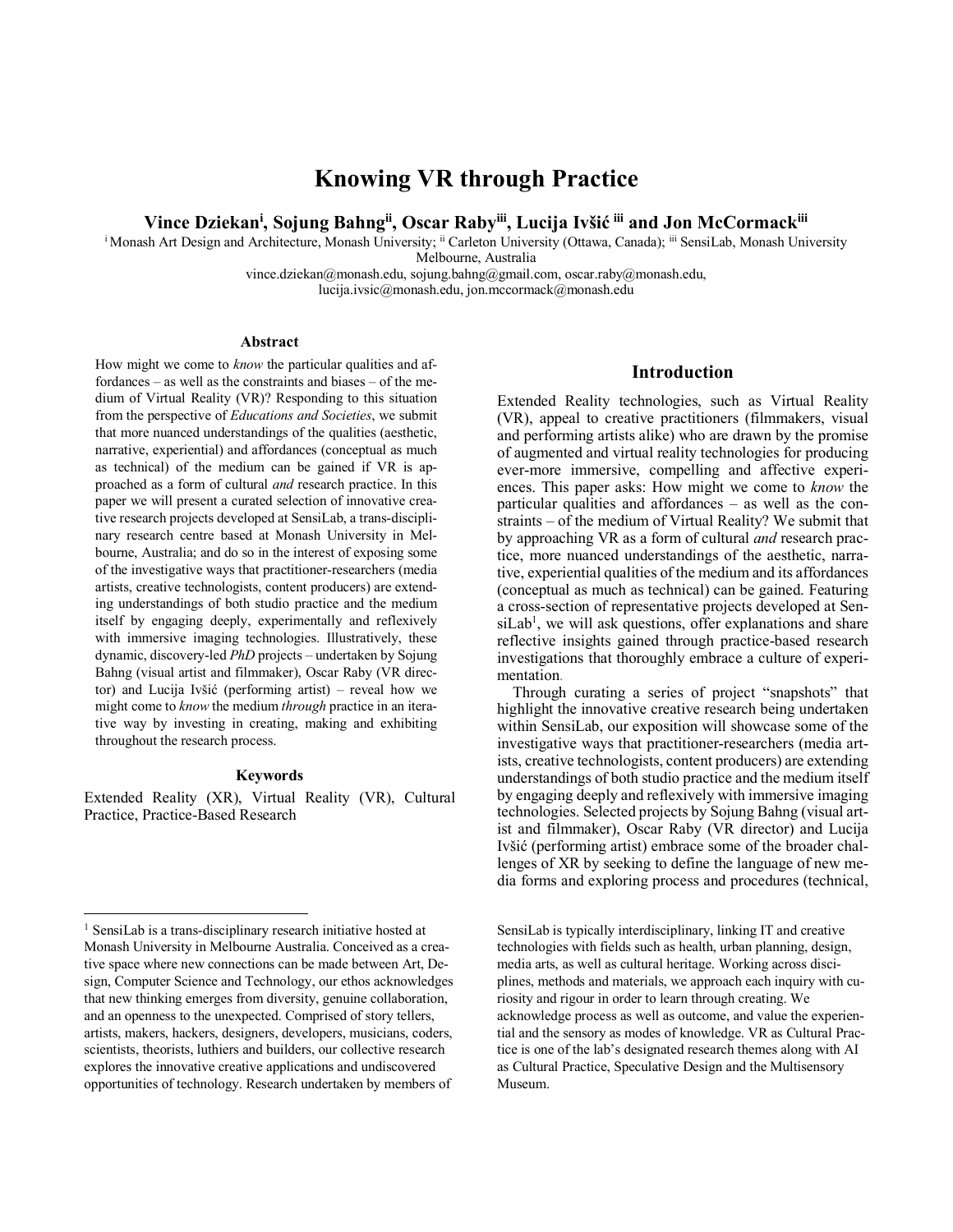creative and critical) that stretch the narrative and experiential parameters of their respective practices. Bahng, Raby and Ivšić will share grounded insights into selective aspects of their creative research and how their studio investigations are testing the boundaries of the VR medium itself, in relation to spatial imaging, storytelling and exhibition-making. Illustratively, these dynamic and discovery-led *PhD* research projects will reveal how new discoveries are made iteratively through making, building and creating throughout the research process, not only at the culmination of their inquiry. Together, these inspiring case studies challenge preconceptions about VR specifically, and where the medium fits into the repertoire of expressive, investigative and experiential options available to visual artists, designers and researchers alike.

# **Frames of Reference: VR as a form of cultural and research practice**

## **Defining VR as cultural practice**

The potential of immersive digital technology to tell stories in powerful, new and affective ways has been embraced by contemporary filmmakers and visual artists. At the risk of over-simplifying the range of motivations that drive creative practitioners, it is not an especially remarkable observation to say that 'as with the application of all new technologies, artists are driven to probe, experiment with and sometimes break the machine, challenging the possibilities of the medium' [1]. Even while the promise of Virtual Reality (VR) has been around since Jaron Lanier's pioneering efforts in the 1980s, cultural producers from across the contemporary visual and performing arts spectrum, ranging from Ólafur Elíasson to Tsai Ming-liang and Björk, continue to be drawn to the much-heralded ground-breaking potentialities that exist between immersive storytelling, filmmaking and Visual FX cinematography for VR as an art form. For instance, Marina Abramović's *Rising* (2018), produced in collaboration with Acute Art and realised using the HTC Vive platform, exaggerates the heightened sense of self-consciousness that the medium can precipitate; while *Clouds over Sidra* (2017) – produced in collaboration with Samsung and the United Nations by Gabo Arora with filmmaker Chris Milk's VRdedicated production studio Vrse – provides a compelling example for how a strong empathetic connection between the viewer and subject can be achieved with VR cinema.

However, developing other ways of "seeing" that extend beyond the depiction of virtual forms demands an appreciation of the actual nature of the immersive experience of Virtual Reality. As in the case of Alejandro Iñárritu's celebrated *Carne y Arena (2017)*, the visual and narrative potential of Virtual Reality is taken beyond the pre-defined boundaries of the moving image by extending the application of digital technologies associated with computer-generated imaging from the virtual screen into the real space of gallery installation. In order to connect the subjective act of viewing with the social – and, by extension, political – space it's located within, we would do well to consider how we might come to know VR as a properly experiential medium, rather than an exclusively visual one [2].

# **Defining research practice**

As a creative technologies laboratory spanning the faculties of Information Technology and Art Design and Architecture, each with their own established disciplinary foundations, SensiLab finds itself in a unique position to demonstrate, as well as critically reflect upon the nature of research and its contribution towards realising what our *data future2* might look like. At its core, SensiLab is driven by the creative engagement of people with technology. Despite the diversity of research areas and applications that SensiLab embraces – from virtual heritage reconstructions using VR technologies to specialist medical wearable devices, new performative musical instruments and creative artificial intelligence systems, all projects have their foundation in practice-based research.

Practice-based research (or Research-creation<sup>3</sup> as it can also be known) is a mode of enquiry that seeks to generate new knowledge through practice. Often, this mode draws upon investigative processes that involve gaining knowledge through physical exploration and direct action; or achieving *know-how* by engaging creatively in making, doing, building, experimenting and experiencing. It has been argued that 'the innovative and critical potential of practice-based research lies in its capacity to generate personally situated knowledge and new ways of modelling and externalising such knowledge while at the same time, revealing philosophical, social and cultural contexts for the critical intervention and application of knowledge outcomes' [3]. While practice-based and practice-led research<sup>4</sup>

 <sup>2</sup> The Monash Data Futures Institute (MDFI) was established in 2019 as a university-wide initiative bringing together leading cross-disciplinary expertise to address future transformations driven by Artificial Intelligence (AI) and other forms of digitalization in relation to questions of human empowerment, sustainable development and positive change.

<sup>&</sup>lt;sup>3</sup> According to the Social Sciences and Humanities Research Council of Canada (SSHRC), Research-creation can be defined as an approach to research that combines creative and academic research practices, and supports the development of knowledge and innovation through artistic expression, scholarly investigation,

and experimentation; where the creative process is situated within the research activity and produces critically informed work in a variety of media (art forms) whose contribution to knowledge cannot be reduced to its interpretation or analysis.

<sup>4</sup> Linda Candy distinguishes between the different types of contribution that practice-based and practice-led research make. In the case of practice-based research, the contribution to knowledge recognizes the artefacts themselves as creative outcomes, manifestations or embodiments of the research; whereas, in practiceled research, the contributions concern new knowledge about practice itself and its implications to the cultural field. See: Linda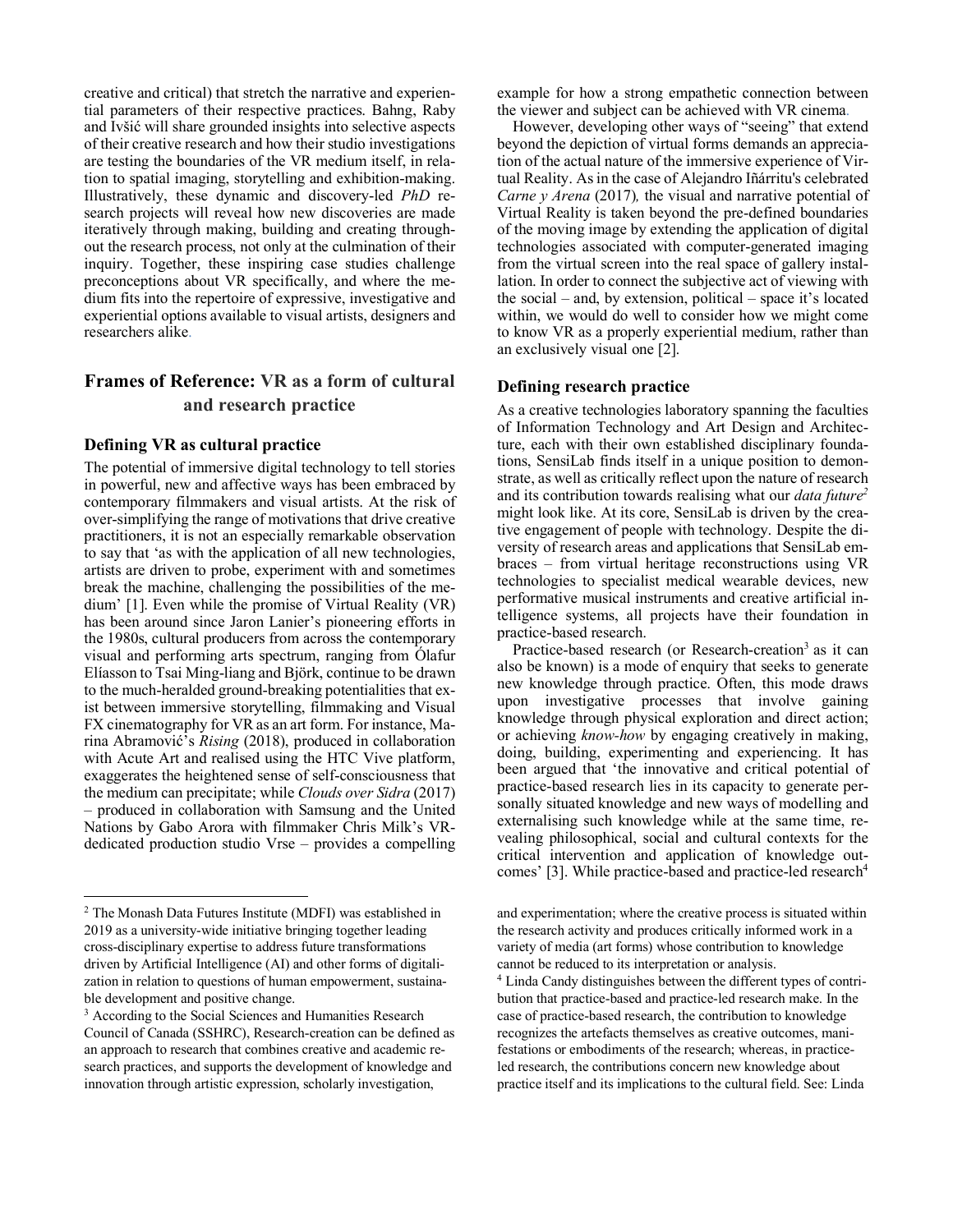have existed for many years in the creative arts – in areas such as design, fine art, architecture, music and performance – the research cultivated in SensiLab aims to expand the domain and enlarge the scope of how research through practice might be applied in the creative technology field.

Broadly speaking, knowledge can be classified into forms of propositional knowledge (facts), procedural knowledge (skills), and acquaintance knowledge (objects). Tacit knowledge, on the other hand, is, by definition, an implicit form of knowing that cannot readily be communicated linguistically, where learning how to do something can only be gained through the act of doing it. In effect, "knowing-how" as opposed to "knowing-that". This kind of knowledge is dynamic, embodied and inseparable from the experience of doing; it recognises that all knowledge is situated in activity, as 'practices of knowing in being' that are integrally bound up with their social, cultural and material contexts [4].

For the most part, what practitioner-researchers do involves building physical or virtual artefacts and prototypes that in some way embody the ideas they are thinking about through making, or that test the physical, functional or material aspects of the subject of their research inquiry. Even in the age of digital tools and methods of fabrication, situated cognition, performativity and materiality play important roles in this investigative process, something that is often underestimated in technology-driven research. These processes draw on the individual nuances and subjective nature of experience, often multi-sensory, including kinaesthetics, proprioception, touch, sound, light, even smell and taste [5]. Ultimately, it is the connection between human experience and artefacts – including artworks and design prototypes – that embodies critical knowledge.

Because of the difficulty that codifying such knowledge implies, it is important to acknowledge the challenges that tacitly acquired understanding presents for articulating and sharing this "know-how" beyond the researcher themselves. The work of Donald A. Schön has been highly influential in developing just how vital the act of reflection is to creative forms of knowledge [6]. Applicable to design problem-solving as much as knowledge production, Schön identified reflective practice as a continuum that operates across three levels: 'knowing in action' (which is driven implicitly by the expertise of the practitioner); 'reflection in action' (which involves conscious acts of improvisational problem-solving that occur during the process of production); and 'reflection on action', whereby the practitioner considers their actions in an effort to articulate their decision-making process and form understanding of their practice. It follows, that it is incumbent upon the practitioner-researcher to recognize the relationship between materiality and discourse involved in their creative research – or what might be described as a 'material-discursive practice', whether through reflective

 $\overline{a}$ 

analysis or as a means of maintaining a reflexive engagement with the very basis of practice itself. [7] While apparently at odds with the more objective and rationalistic emphasis associated with scientific research, research through practice is not in conflict with this, but rather gives due voice to subjective experience and demonstrates the (critically) important values that experience – in all of its specificity (of culture, gender, positionality, affect and so on) – brings to an enhanced (and increasingly nuanced) understanding the world.

#### **Three Practice-Based Investigations**

The curated exposition that follows will reveal some ways that we might come to *know* the medium *through* practice (in both formative and summative terms). We hope that by demonstrating how a spirit of adventurous inquiry infuses a practice-based research methodology that emphasises the values of cultural and knowledge production in equal measure, these short, focused accounts by Sojung Bahng, Oscar Raby and Lucija Ivšić will illustrate some guiding concepts applicable to creating affective artworks and mediated experiences that will both inform and inspire others to embrace the challenges of VR in critically reflexive ways.

#### **Sojung Bahng**

Sojung Bahng's PhD research (*Cinematic VR as a reflexive tool beyond empathy*) investigated VR as a cinematic and rhetorical device to elicit self-reflection and awareness in sociocultural contexts. Seeking to go beyond the notion of an *empathy machine*<sup>5</sup>, a concept that is too-readily used as a means of understanding of quality of viewing experience associated with the medium itself, Bahng's investigations focused on ways that presence and embodiment can elicit a sense of identification and critical reflection in the viewer. The set of VR projects produced as part of her practicebased research – *Floating Walk – Gangnam Kangaroo*  (2017)*, Anonymous* (2019) and *Sleeping Eyes* (2020) – emphasised the limitations of immersive engagement. Instead, she designed storytelling methods aimed at promoting a sense of physical estrangement and cognitive disorientation. Through introducing more reflexive elements into the cinematic narrative of these works, Bahng provided the viewer with scenarios to explore unfamiliar sensory experiences that encourage them to reflect on their own sensations rather than simply immersing themselves in the virtual environment.

For Bahng, VR was approached as the main artistic medium for her research practice. Her studio-based investigations exploited three constraints associated with VR media, namely 360-degree video, mobile interactive VR and

Candy, *Practice based research: A guide* (Sydney: Creativity & Cognition Studios, University of Technology, Sydney, 2006).

<sup>5</sup> The term *empathy machine* was first used by Chris Milk at the TED conference in 2015 to describe the propensity for VR to democratise human experience and strengthen the empathetic

connection between the viewer and subject(s) represented in the media. See: Chris Milk, "How virtual reality can create the ultimate empathy machine", Ted website, accessed October 22,.2019, https://www.ted.com/talks/chris\_milk\_how\_virtual\_reality can create the ultimate empathy machine?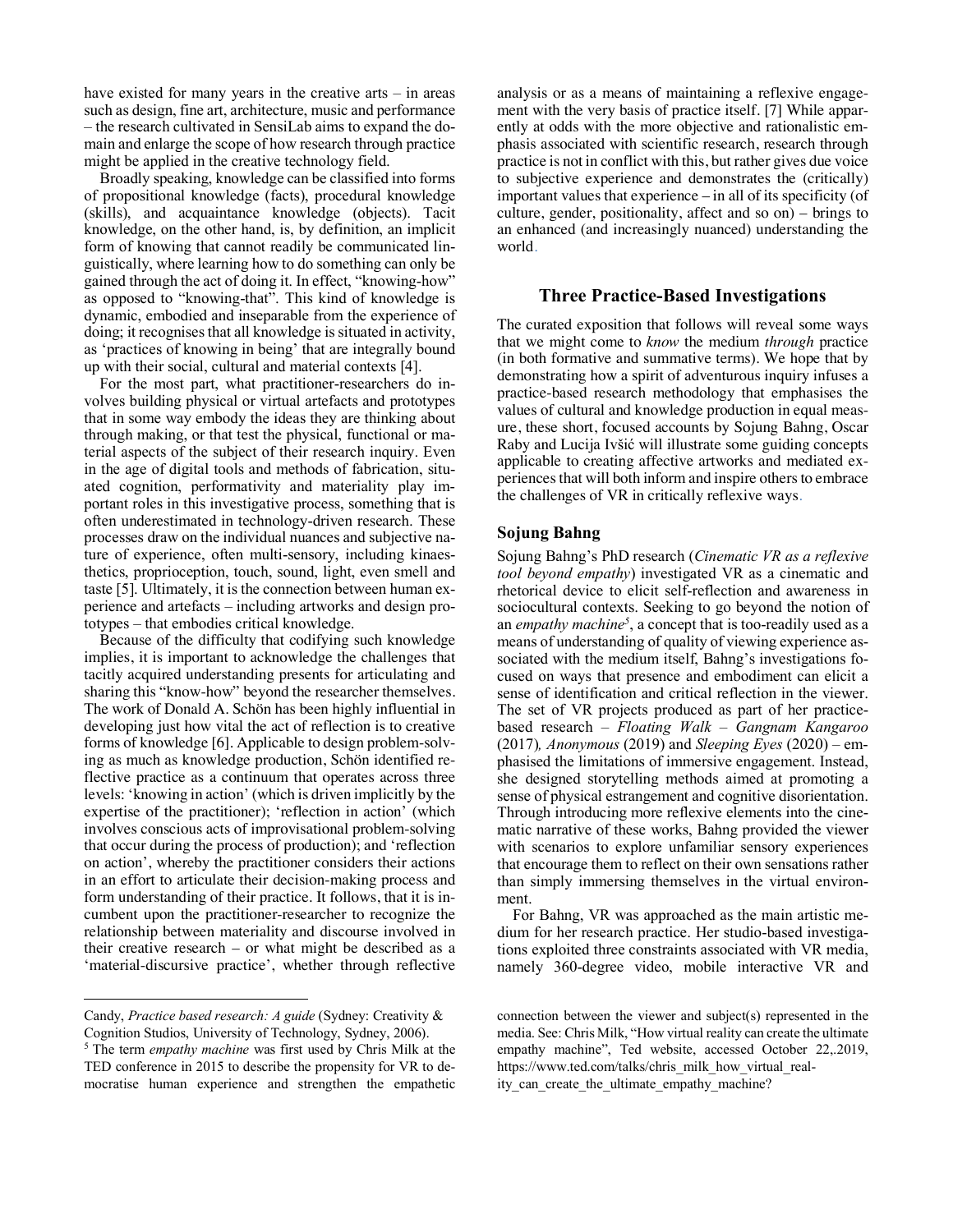navigable interactive VR. Her creative research was influenced conceptually by the *estrangement effect*<sup>6</sup>. Inspired by German playwright Bertolt Brecht's use of various staging and acting techniques to break simple immersion and prevent audience members from identifying with the characters and situations in his stories, she translated this approach (which is also referred to as the alienation- or distancingeffect) to cinematic VR storytelling in order to promote embodied reflexivity in more phenomenological and ontological ways. Distinctively, Bahng also drew upon Buddhist philosophy, particularly in relation to *meta-awareness<sup>7</sup>*, which is a mode of self-reflexive awareness that lets people observe their multiple sensory experiences while experiencing them. Across the studio processes involved in conceiving, designing, prototyping and producing these creative works, Bahng was able to identify and test the function of reflexive elements based on certain technical constraints associated with various forms of spatial interaction, and through embracing experimentation, managed to introduce new storytelling and aesthetic methods into her work.

Bahng's creative processes meshed productively with the theoretical and methodological questions guiding her research. She asked: What are methods and techniques related to Cinematic VR that enable the medium to be approached as a reflexive tool that exceeds certain idealised framings of empathy? How can reflexive VR storytelling effectively elicit self-reflection in response to sociocultural situations and contexts? And ultimately, how might Cinematic VR artworks provide viewing experiences that encourage the viewer to critically reflect on issues of alienation, disconnection and isolation? These lines of enquiry enabled her to examine how the technical infrastructure and material properties of VR shape the viewing experiences associated with each of her artworks. For example, *Floating Walk – Gangnam Kangaroo* harnesses the potential of a 360-degree video as a means of autobiographical self-expression and an autoethnographic tool that promotes the reflexive thoughts about migrant identity. *Anonymous* contributes design factors and technical implementations for using VR to elicit self-reflection on loneliness and death. While *Sleeping Eyes*  demonstrates how phenomenological and participatory engagement in VR storytelling can elicit critical awareness of narcolepsy and counter social ignorance. (Figure 1) Collectively, this body of creative research provides in-depth knowledge about reflexive modes of immersive storytelling while considering the various technical, design and narrative elements available to Cinematic VR in a creative-critical way.



Figure 1. Sojung Bahng, *Sleeping Eyes* (2020). Variable; 8-12 mins. Production still. © The Artist.

#### **Oscar Raby**

Oscar Raby is an accomplished VR director and documentary producer working in the field of real-time narrative VR. Through his production studio, VRTOV<sup>8</sup>, he has developed corresponding creative workflows and technical pipelines tailored to VR media production. Inspired by Dziga Vertov, the Russian filmmaker who explored the potentialities of new moving-image technology at the beginning of the  $20<sup>th</sup>$ Century, Raby's critical approach towards understanding VR through knowing its *technê <sup>9</sup>* exemplifies that of a 'reflective practitioner'. This stance recognises that the type of innovative applications that Vertov and his collaborators derived from the movie camera were not centred on the way they embraced this industrialised piece of technology, but rather in how they embodied its unique language, as expressed in its famous dictum: 'I am a mechanical eye. I, a machine, show you the world as only I can see it.  $(...)$  I decipher in a new way a world unknown to you'. [8]

 <sup>6</sup> The *estrangement-effect* was Brecht's principal means of overturning a sense of unwitting complacency in the viewer (and by extension society at large). As an aesthetic technique, Brecht would 'stage theatre in such a way that the viewer is denied the habitual comfort of forgetting that they are watching a play and becoming (what psychoanalytic film critics call) sutured into the events on stage. Thus, he would discourage actors from "becoming" their characters and using that to elicit the empathy of the audience, preferring that they create a sense of "distance" between themselves and their character that would put the audience in two minds about what they were watching' (Buchanan 2018). Ian Buchanan, *A Dictionary of Critical Theory* (2nd edition) (Oxford: Oxford University Press, 2018). Also, see: Bertolt Brecht, *Brecht on Theatre* (New York: Hill and Wang, 1964).

<sup>7</sup> Meta-awareness involves the ability to take explicit note of the current contents of consciousness. See: Bhikkhu Bodhi, "What does mindfulness really mean? A canonical perspective", *Contemporary Buddhism* 12(1), (2011):19–39.

<sup>8</sup> http://www.vrtov.com/

<sup>9</sup> The term comes from the ancient Greek τέχνη (meaning art or craft) and used in general reference to a technique, principle, or method by which something is achieved or created. The Stanford Encyclopaedia of Philosophy makes note, however, that '*Epistêmê* is the Greek word most often translated as knowledge, while *technê* is translated as either craft or art. These translations, however, may inappropriately harbor some of our contemporary assumptions about the relation between theory (the domain of "knowledge") and practice (the concern of "craft" or "art")'. (See: https://plato.stanford.edu/entries/episteme-techne/)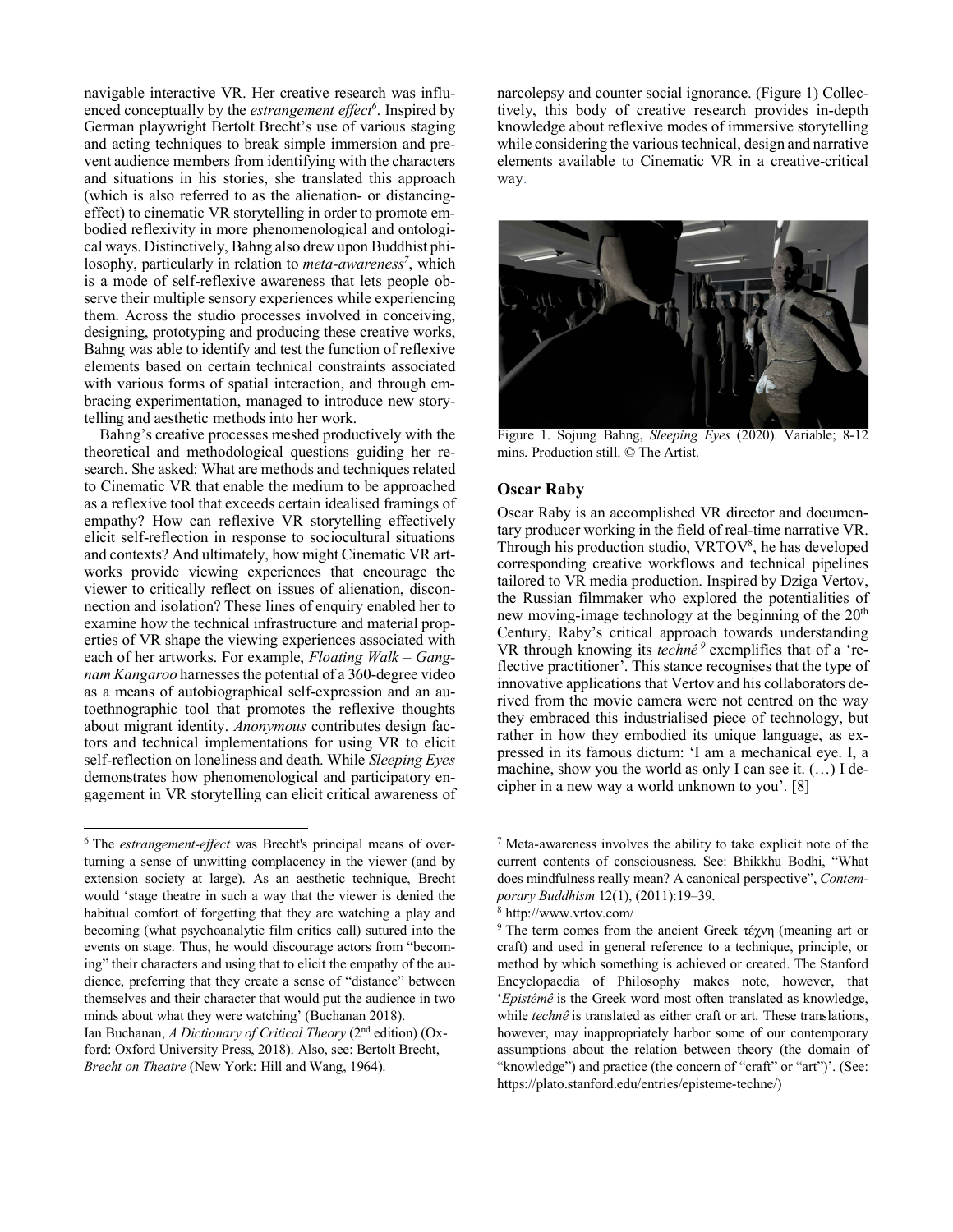In his case, Raby's current PhD research provides him with a platform to revise the assumptions that the medium carries along with it, on its technology layer (hardware, software) as well as the language embedded into it. His practiceled critique takes aim at the identifiable features that are already present (or *preset*) in the software environments used to create VR works, such as Unity's *Timeline* or Unreal's *Actors*, with the ambitious goal of defining a materiality that is not the simulation of something else, but the *actual* material of Virtual Reality.

For Raby, Virtual Reality has been instrumental in the observation of the thought processes involved in thinking about narrative circumstances, character motivations, and stories that ultimately become the experienced work. The self-referential nature of VR, namely, in that it presents a situation to be *acted upon*, is a place in which the moment of engagement with the spectator/user can facilitate the witnessing of their own thought process as they find themselves navigating the situation. This particular feature of the medium has two crucial aspects to it. Firstly, singular interpretation is actively resisted since real-time narrative is naturally expansive in the creation of meaning because this process is performed by a necessarily active *reader*. Secondly, the thought process exercised and witnessed *within* the artwork can be exercised again *outside* the artwork. It is in this realm that the work is capable of activating a powerful, political reverberance.



Figure 2. Oscar Raby, *Assent* (2013). Production screen capturing Skanect software showing a 3D scan of Raby as a character in *Assent*. © The Artist.

The current wave of VR has been regarded largely as a medium of isolation and individualism. Somewhat paradoxically, these same features place it in counterpoint to the barrage of social media engagement and connectivity that has prevailed in the same era. Discounting that the convergence of these two positions has already been well and truly initiated (one only has to note the prominence of Facebook in the technical and commercial drive of the technology), Raby's research inquiry presents an opportunistic and timely response that both takes stock of how the medium of VR has evolved under these cultural conditions and captures the epochal tension between the individual and the collective with a tool and language that stems directly from it.

At the current juncture of his research, Raby is progressively working towards codifying a practical method of development that prioritises the narrative construction of time over the prevalent metaphor of spatial simulation. As a way of bridging the concerns that have sustained his creative practice, Raby is revisiting the first work he produced in VR, *Assent* (2013), as the basis of self-reflective critique. (Figure 2) By deconstructing the technical and conceptual settings involved in its original production, Raby is seeking to expose how the experience of time is created in the medium. While the actual form that the thesis will assume remains open-ended, this inquiry-driven project illustrates how theory and practice might correspond with each other *productively* across inter-related processes of analysis, critique, prototyping and creative production; ultimately, giving rise to new knowledge about the time-based nature and programmed methodologies of VR.

# **Lucija Ivšić**

Even though VR technology is not her main form of creative practice, it has nonetheless found itself playing an influential role in Lucija Ivšić's initial studio investigations as part of her recently commenced PhD studies. At this formative juncture, VR has served primarily as a didactic tool that has enabled her to create surreal environments to inspire further exploration. By purposing VR in this way, and through immersing herself in this investigative process, valuable insights into the kinds of relationships we establish with physical spaces have been gained. Ivcisc's research inquiry draws upon a posthumanist approach to identity. [4] The self is exposed, in all of its multiplicity and performative aspects, as a certain identity, character or role we play in accordance with the specific social context in which we perform. This act of identity formation might also be studied as an assemblage that does not begin or end with the individual but rather extends to surrounding places and objects. In this respect, the places we dwell in, like our home or workplace, simultaneously form and reshape our identity as well as their own behaviour through the relationship we maintain with them. This relationship is reciprocal and can generate unique behaviour patterns that shift or alter our perspective of how we experience and see places. That being said, throughout the preliminary experimental phase of her practice-based *PhD*, VR technology has enabled Ivšić to transform intangible and otherwise transitory qualities of spatialised data, acquired from 3D scanning and processing of point clouds, into a comprehendible whole. The dichotomy inherent to the VR medium, that being the blending of both cinematic (real) and artificial (game) spaces, is exactly what has allowed Ivšić to audio-visually (re)construct virtual environments that contain commonly imperceptible and ephemeral constituents that make up our real-worlds.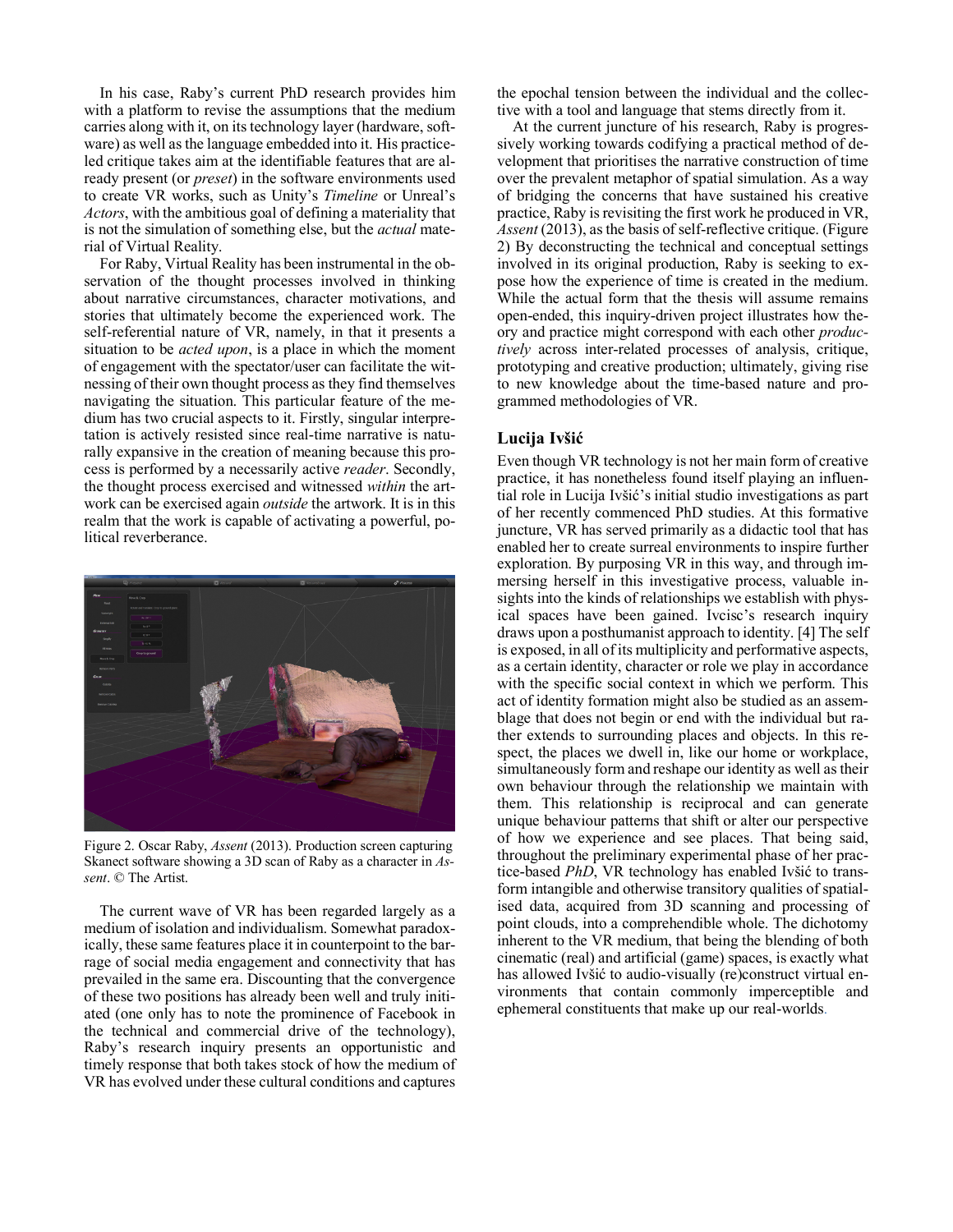

Figure 3. Lucija Ivšić, *What homes are made of: The Architecture of Displacement* (2021). Production still. © The Artist.

In *What homes are made of: The Architecture of Displacement* (2021), Ivšić has embarked on an artistic exploration of the intangible components that every place consists of. (Figure 3) By underscoring memory through visualising elements such as the fall of light on surfaces and the sound of materials, she is questioning the relationship we enact with the spaces we have known and come to know. Her work asks how this knowledge affects our identity versus the identity of the place itself; and questions the role that memory plays in our perception of these places. What sensory components of daily situations are stored forever, constructing the notion of *home* in our memory, and how does that translate to space itself, enacting and adding up to an existing identity of ourselves and of others. By deliberately recording binaural sounds present on an ordinary Sunday afternoon in the apartment she grew up in in Vinkovci, Croatia, and strategically placing them within her current apartment in Melbourne, Australia, Ivšić materializes the importance of *time* (Sundays) and *place* (home) in the process of memory stimulation. The visual model of her Melbourne apartment was generated from point clouds generated with LIDAR. Through this technology and its immediately recognizable aesthetics, a VR scene is constructed from meticulously measured spatial points, varying in density, simultaneously creating exact, almost photographic resemblance of reality, yet adding an obvious dreamlike ambience. This work was designed to take advantage of VR specifically by seamlessly blending two realities that exist simultaneously on opposite hemispheres (Europe/Australia; then/now; real/virtual) to create a window into the first-hand experience of displacement. While the viewer is granted access and invited to inhabit this otherwise mundane yet personal place, one is immediately unsettled by the true origin of the sounds they hear, and how they synthesise with the visuals they are able to surreptitiously inspect. Inspired by the expressive spatial poetics of Gaston Bachelard – who wrote that 'Memories are motionless, and the more securely they are fixed in space, the sounder they are', Ivšić has called upon VR to give expression to this sense of displacement by registering our feelings to the spaces we live in as a way to "see" how memories are etched and intertwined so deeply in our everyday lives. [9]

#### **Upon Reflection**

In this paper, we have considered practice-based research as a mode of enquiry that generates new knowledge through practice, i.e. by actively making, doing, building and experimenting. Creative practitioners intuitively understand that the generation of new knowledge is embodied in their practice and emerges in the studio as part of a material-discursive practice; often involving the use of knowing-how types of knowledge, gained through physical exploration, direct action, performance and experience. Here practice is concerned not only with achieving resolution, in the form of definitive creative outcomes, but with gaining greater understanding of the reflexive processes by which the practitioner-researcher achieved them.

The three cases represented here highlight some of the unique qualities of knowledge production that research through practice enables: by placing an emphasis on making and learning through experimentation, instilling a spirit of inquiry that values process as much as outcome and embracing implicit forms of knowing. As these examples attest, research through practice can benefit how we might come to *know* new technologies – i.e. the communicable and expressive qualities of the artform and its aesthetic language (as in the resolved or speculatively developmental work of Sojung Bahng or Lucija Ivšić, respectively), or as a means of challenging the predispositions and idiomatic structures that (quite literally) underwrite the basis of the medium itself (in the form of software processes and code; as per Oscar Raby's critique). Equally committed to the values of creativity and research, these dynamic, discovery-led *PhD* projects make important contributions towards building the know-how of communities of practice in emergent fields of cultural and knowledge production.

# **References**

[1] Julianne Pierce, "Virtual Reality – Ways of Seeing," *Artlink* 38:4, (December 2018): 8-11

[2] Vince Dziekan, "Actually Submersive (Not Totally Immersive)," in *MuseWeb 2019: Selected Papers and Proceedings from an International Conference,* ed. Nancy Proctor and Rich Cherry (Silver Springs, MD: MuseWeb, 2019), 165-174.

[3] Estelle Barrett, "Introduction," in. *Practice as research: Approaches tocreative arts enquiry,* ed. Estelle Barrett and Barbara Bolt (London: I. B. Tauris, 2007), 1–14.

[4] Karen Barad, "Posthumanist Performativity: Toward an Understanding of How Matter Comes to Matter,*" Signs Journal of Women in Culture and Society*, (2003): 28, 801–831.

[5] Jon McCormack, *et al, "*Multisensory immersive analytics," in *Immersive Analytics*, vol. 11190 of *Lecture Notes in Computer Science*, ed. Kimball Marriott, *et al.* (Cham, Switzerland: Springer, 2018), 57–94.

[6] Donald A. Schön, *The reflective practitioner: How professionals think in action* (New York: Basic Books, 1983)

[7] W. J. Orlikowski and Susan V. Scott, "Exploring material-discursive practice," *Journal of Management Studies*, 52 (5), (2015): 697-705.